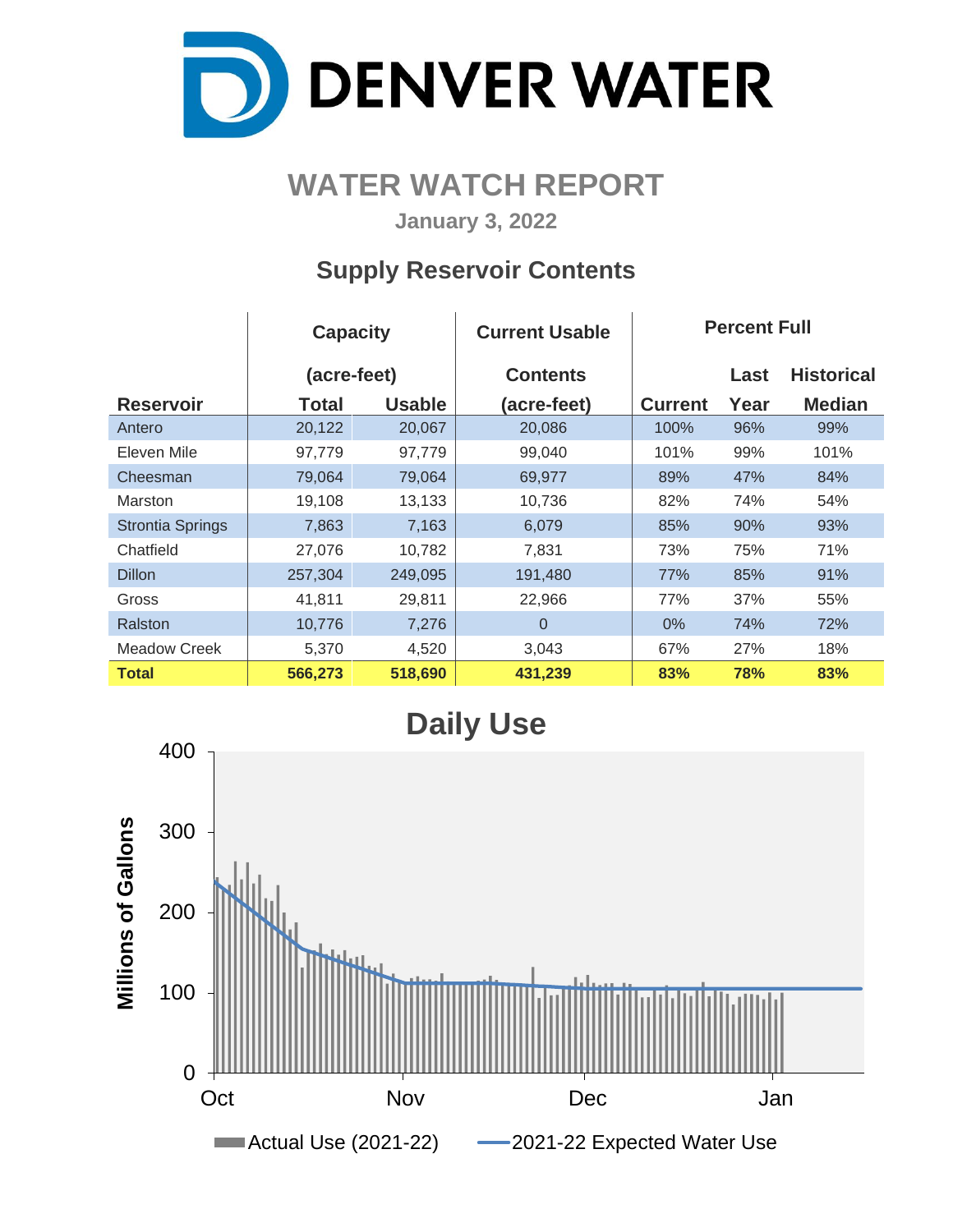

# **Supply Reservoir Contents**

Note: Denver Water forecasts seasonal reservoir storage contents under dry future weather, normal future weather and wet future weather scenarios.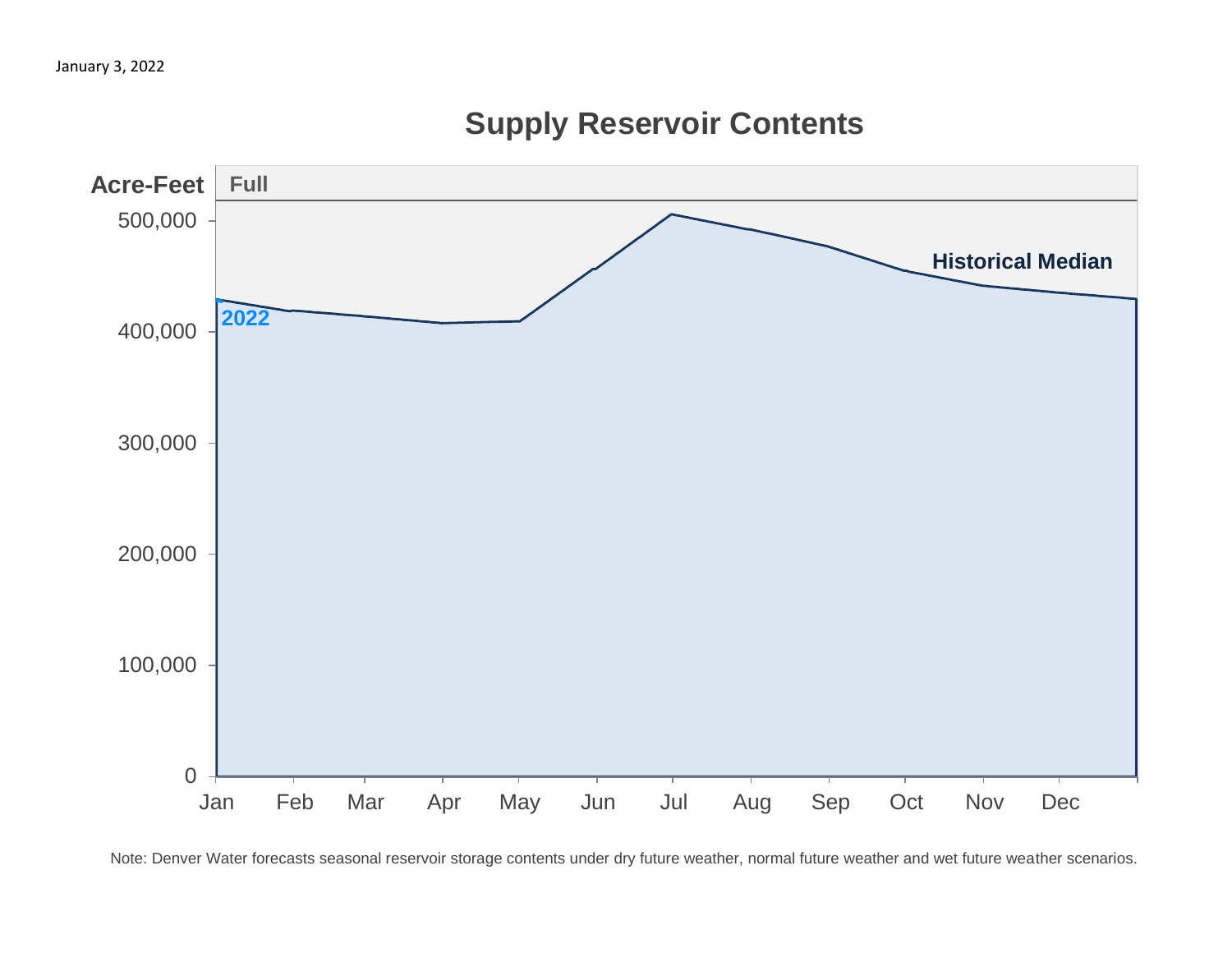

# **December Precipitation**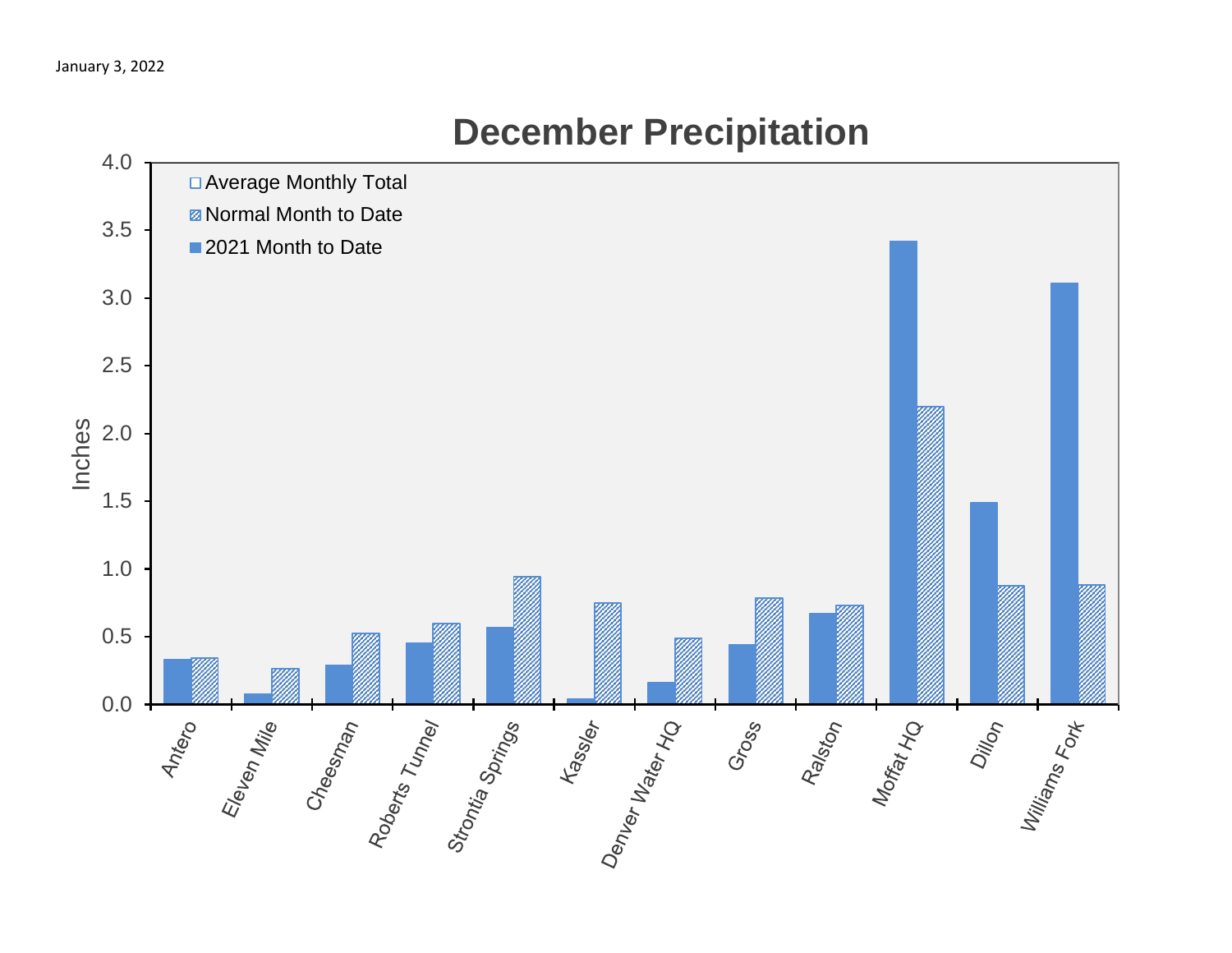

Data are from the 7 Snotel stations above Denver Water's Upper South Platte diversion

#### **Snowpack: Colorado River Watershed**

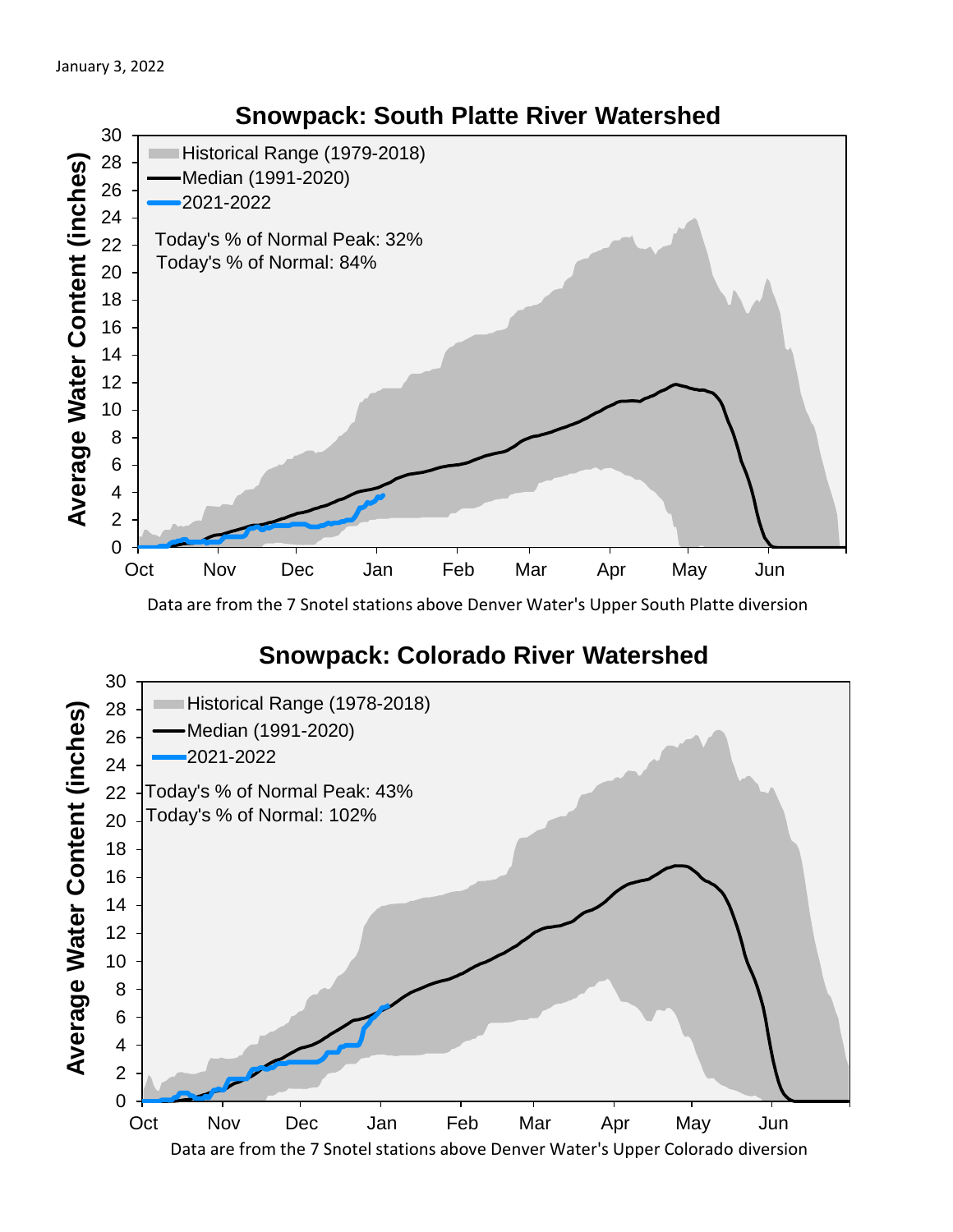

 **Cumulative Precipitation: South Platte River Watershed**

Data are from the 7 SNOTEL stations above Denver Water's Upper South Platte diversion facilities.



Data are from the 7 SNOTEL stations above Denver Water's Upper Colorado diversion facilities.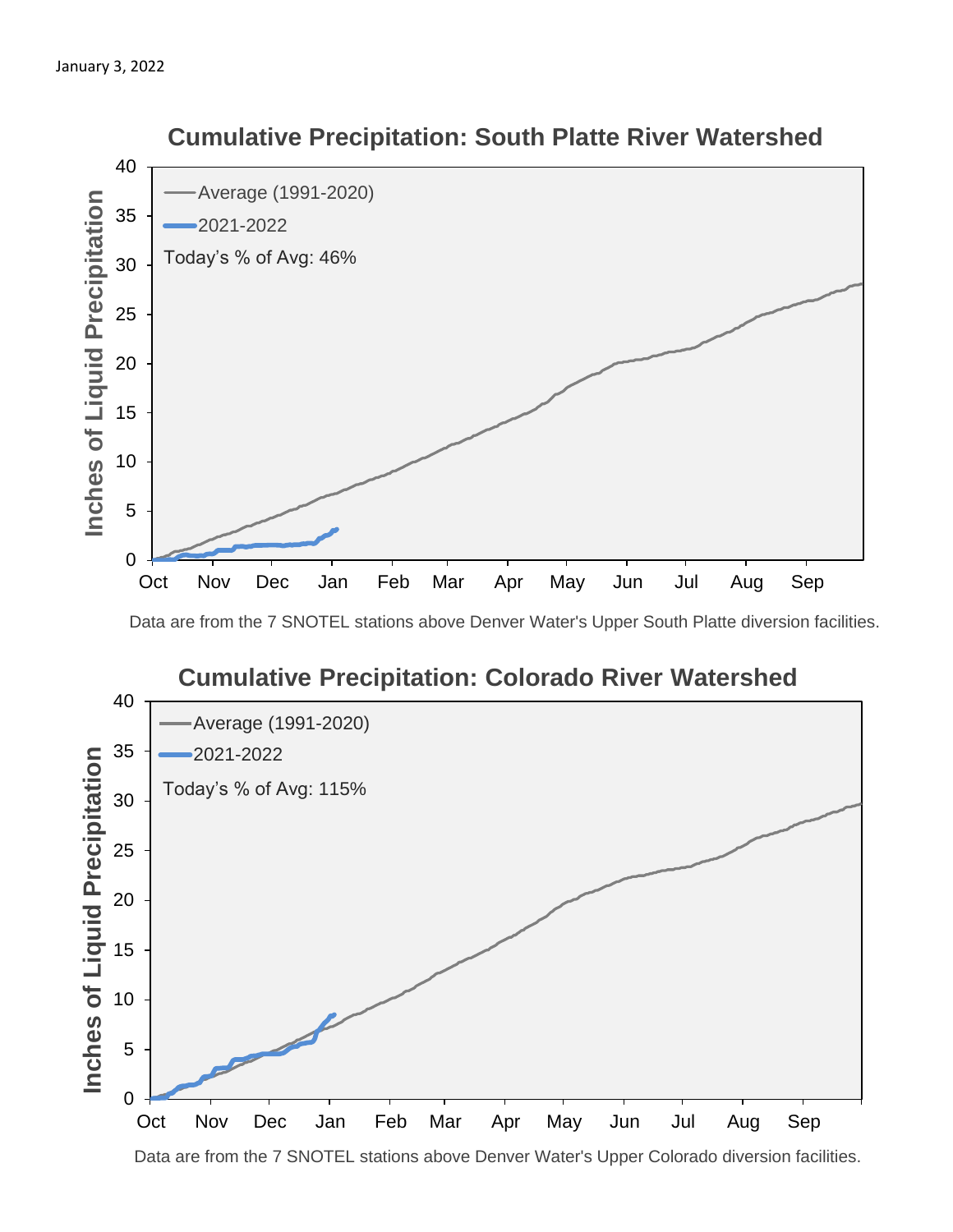| <b>Denver Water Use and Reservoir Contents 2021</b>   |                     |           |            |            |            |            |            |            |            |            |            |            |            |         |
|-------------------------------------------------------|---------------------|-----------|------------|------------|------------|------------|------------|------------|------------|------------|------------|------------|------------|---------|
|                                                       |                     | Jan       | Feb        | Mar        | Apr        | May        | Jun        | Jul        | Aug        | Sep        | Oct        | Nov        | Dec        | YTD-Avg |
| Predicted End-of-Month Supply Reservoir               |                     |           |            |            |            |            |            |            |            |            |            |            | 427,900    |         |
| Contents (Full = 518,449 AF)                          |                     |           |            |            |            |            |            |            |            |            |            |            |            |         |
| Actual End-of-Month Supply Reservoir<br>Contents (AF) |                     | 402,356   | 397,848    | 395,709    | 401,929    | 451,143    | 505,599    | 503,679    | 484,584    | 456,539    | 438,777    | 433,731    | 428,506    |         |
| Actual % Full                                         |                     | 78%       | 77%        | 76%        | 78%        | 87%        | 98%        | 97%        | 93%        | 88%        | 85%        | 84%        | 83%        |         |
| Historical Median % Full                              |                     | 81%       | 80%        | 79%        | 79%        | 88%        | 98%        | 95%        | 92%        | 88%        | 85%        | 84%        | 83%        |         |
| 2021 Expected Daily Use (MG)                          |                     | 109       | 109        | 107        | 124        | 161        | 263        | 305        | 298        | 276        | 163        | 110        | 105        | 178     |
| Actual Daily Use (MG)                                 | $\mathbf{1}$        | 95        | 100        | 99         | 101        | 136        | 156        | 240        | 246        | 322        | 244        | 114        | 122        |         |
|                                                       | $\overline{2}$      | 94        | 97         | 105        | 106        | 119        | 181        | 253        | 308        | 284        | 227        | 118        | 112        |         |
|                                                       | 3                   | 103       | 101        | 107        | 110        | 110        | 203        | 263        | 286        | 302        | 234        | 120        | 110        |         |
|                                                       | 4                   | 97        | 99         | 97         | 106        | 111        | 235        | 265        | 300        | 268        | 264        | 117        | 112        |         |
|                                                       | 5                   | 93        | 100        | 99         | 113        | 120        | 235        | 297        | 310        | 279        | 241        | 117        | 112        |         |
|                                                       | 6                   | 104       | 95         | 99         | 99         | 131        | 231        | 270        | 328        | 324        | 263        | 115        | 98         |         |
|                                                       | $\overline{7}$<br>8 | 99<br>101 | 102<br>102 | 104<br>107 | 105<br>107 | 132<br>130 | 273<br>271 | 283<br>295 | 297<br>306 | 302<br>323 | 236<br>247 | 124<br>114 | 112<br>111 |         |
|                                                       |                     |           |            |            |            |            |            |            |            |            |            |            |            |         |
|                                                       | $\boldsymbol{9}$    | 94        | 99         | 101        | 112        | 120        | 304        | 342        | 348        | 303        | 218        | 114        | 103        |         |
| D                                                     | 10                  | 96        | 104        | 100        | 112        | 111        | 292        | 294        | 320        | 334        | 214        | 111        | 94         |         |
| Α                                                     | 11                  | 109       | 114        | 105        | 109        | 113        | 314        | 300        | 361        | 301        | 234        | 110        | 95         |         |
| Υ                                                     | 12                  | 98        | 101        | 95         | 110        | 126        | 296        | 339        | 321        | 292        | 200        | 112        | 103        |         |
|                                                       | 13                  | 104       | 100        | 96         | 97         | 131        | 290        | 299        | 332        | 325        | 179        | 115        | 98         |         |
| O                                                     | 14                  | 106       | 107        | 92         | 102        | 140        | 336        | 301        | 312        | 277        | 188        | 117        | 109        |         |
| F                                                     | 15                  | 96        | 111        | 85         | 96         | 139        | 323        | 278        | 303        | 322        | 131        | 121        | 93         |         |
|                                                       | 16                  | 93        | 113        | 96         | 98         | 133        | 368        | 316        | 350        | 299        | 154        | 116        | 106        |         |
| M                                                     | 17                  | 98        | 103        | 101        | 96         | 137        | 351        | 295        | 321        | 306        | 153        | 109        | 99         |         |
| O                                                     | 18                  | 100       | 110        | 102        | 100        | 127        | 356        | 302        | 331        | 285        | 161        | 112        | 96         |         |
| N                                                     | 19                  | 100       | 108        | 104        | 99         | 143        | 306        | 348        | 291        | 288        | 148        | 112        | 104        |         |
| $\mathsf{T}$                                          | 20                  | 105       | 106        | 102        | 101        | 152        | 295        | 318        | 287        | 302        | 154        | 112        | 113        |         |
| H                                                     | 21                  | 101       | 104        | 94         | 102        | 170        | 300        | 339        | 274        | 257        | 148        | 108        | 96         |         |
|                                                       | 22                  | 97        | 117        | 101        | 99         | 165        | 307        | 335        | 282        | 296        | 153        | 132        | 106        |         |
|                                                       | 23                  | 96        | 108        | 99         | 108        | 158        | 351        | 323        | 338        | 279        | 143        | 94         | 102        |         |
|                                                       | 24                  | 102       | 97         | 92         | 107        | 181        | 301        | 304        | 308        | 291        | 145        | 107        | 99         |         |
|                                                       | 25                  | 99        | 101        | 99         | 117        | 180        | 290        | 309        | 338        | 271        | 146        | 97         | 85         |         |
|                                                       | 26                  | 101       | 103        | 97         | 121        | 198        | 216        | 351        | 308        | 270        | 134        | 97         | 95         |         |
|                                                       | 27                  | 105       | 103        | 98         | 110        | 201        | 218        | 339        | 335        | 311        | 131        | 107        | 99         |         |
|                                                       | 28                  | 106       | 100        | 96         | 105        | 213        | 244        | 370        | 309        | 270        | 137        | 109        | 98         |         |
|                                                       | 29                  | 102       |            | 103        | 118<br>126 | 189        | 241        | 347        | 304        | 263        | 111        | 120        | 97         |         |
|                                                       | 30<br>31            | 95<br>100 |            | 96<br>103  |            | 150<br>160 | 277        | 336<br>249 | 341<br>304 | 212        | 124<br>114 | 113<br>122 | 92<br>100  |         |
| <b>Monthly Average</b>                                |                     | 100       | 104        | 99         | 106        | 146        | 279        | 306        | 313        | 292        | 180        | 113        | 102        | 179     |
| % of 2021 Expected Daily Use                          |                     | 91%       | 95%        | 93%        | 86%        | 91%        | 106%       | 100%       | 105%       | 106%       | 110%       | 103%       | 97%        | 100%    |

January 3, 2022

#### Notes: 1) "AF" denotes acre-feet. "MG" denotes million gallons. 2) Expected Daily Use is based on historical use with normal weather conditions. 3) The predicted end-of-month supply reservoir contents figures assume normal weather after December 13<sup>th</sup>, 2021. 4) The differences between predicted and actual end-of-month supply reservoir contents are the result of normal estimation error of daily use, supply, evaporation, carriage losses and raw water deliveries. 5) Predicted supply reservoir contents last updated on December 13<sup>th</sup>, 2021. 6) Daily water figures are subject to change.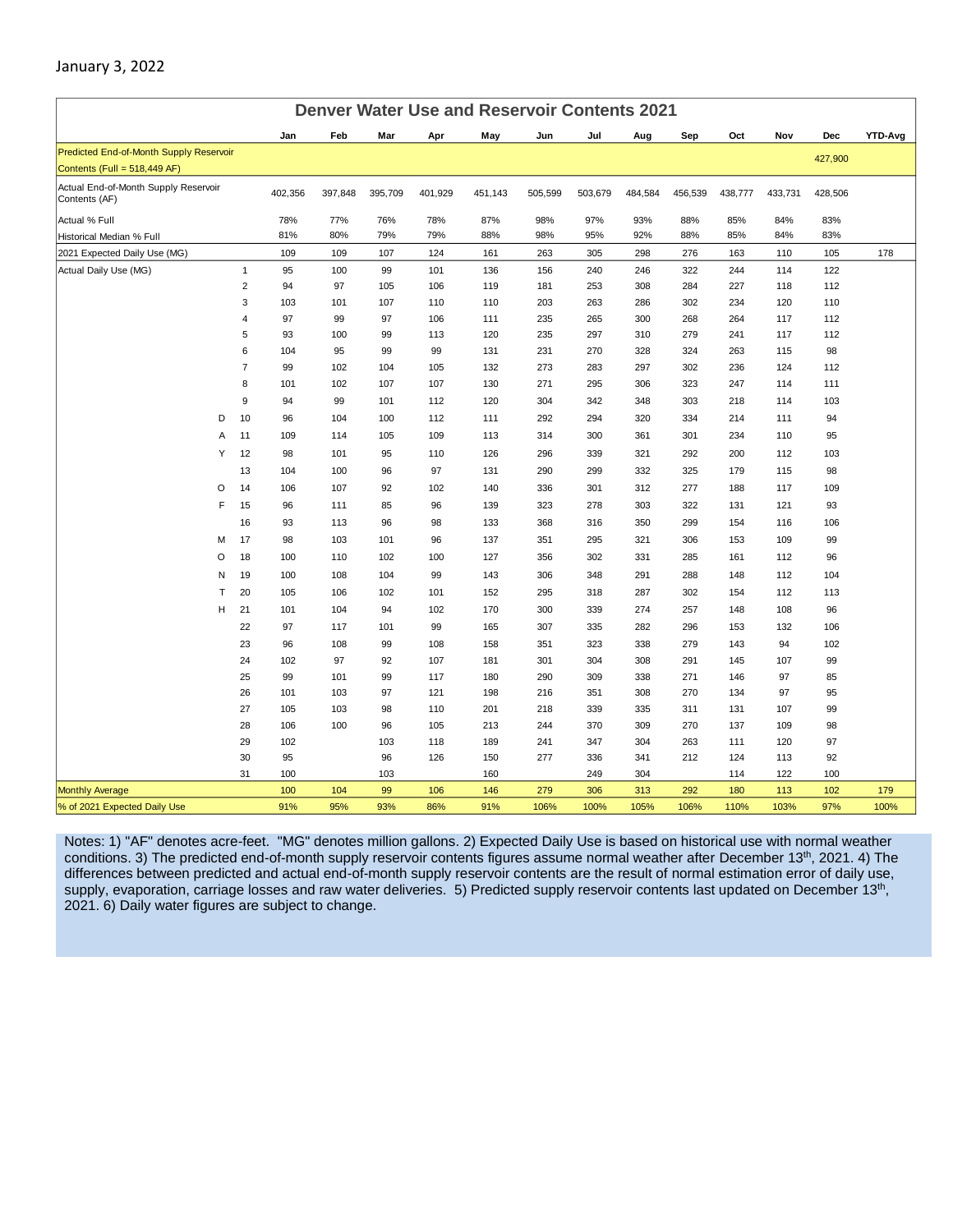#### January 3, 2022

|                                                       |                  | <b>Denver Water Use and Reservoir Contents 2022</b> |     |     |     |     |     |     |     |     |     |     |     |           |
|-------------------------------------------------------|------------------|-----------------------------------------------------|-----|-----|-----|-----|-----|-----|-----|-----|-----|-----|-----|-----------|
|                                                       |                  | Jan                                                 | Feb | Mar | Apr | May | Jun | Jul | Aug | Sep | Oct | Nov | Dec | YTD-Avg   |
| Predicted End-of-Month Supply Reservoir               |                  | 419,700                                             |     |     |     |     |     |     |     |     |     |     |     |           |
| Contents (Full = 518,449 AF)                          |                  |                                                     |     |     |     |     |     |     |     |     |     |     |     |           |
| Actual End-of-Month Supply Reservoir<br>Contents (AF) |                  |                                                     |     |     |     |     |     |     |     |     |     |     |     |           |
| Actual % Full                                         |                  |                                                     |     |     |     |     |     |     |     |     |     |     |     |           |
| Historical Median % Full                              |                  | 81%                                                 | 80% | 79% | 79% | 88% | 98% | 95% | 92% | 88% | 85% | 84% | 83% |           |
| 2022 Expected Daily Use (MG)                          |                  | 105                                                 | 104 | 102 | 120 | 157 | 257 | 298 | 292 | 270 | 158 | 105 | 101 | 105       |
| Actual Daily Use (MG)                                 | $\mathbf{1}$     | 92                                                  |     |     |     |     |     |     |     |     |     |     |     |           |
|                                                       | $\mathbf 2$      | 100                                                 |     |     |     |     |     |     |     |     |     |     |     |           |
|                                                       | 3                |                                                     |     |     |     |     |     |     |     |     |     |     |     |           |
|                                                       | $\sqrt{4}$       |                                                     |     |     |     |     |     |     |     |     |     |     |     |           |
|                                                       | 5<br>6           |                                                     |     |     |     |     |     |     |     |     |     |     |     |           |
|                                                       | $\overline{7}$   |                                                     |     |     |     |     |     |     |     |     |     |     |     |           |
|                                                       | 8                |                                                     |     |     |     |     |     |     |     |     |     |     |     |           |
|                                                       | $\boldsymbol{9}$ |                                                     |     |     |     |     |     |     |     |     |     |     |     |           |
|                                                       | 10<br>D          |                                                     |     |     |     |     |     |     |     |     |     |     |     |           |
|                                                       | 11<br>Α          |                                                     |     |     |     |     |     |     |     |     |     |     |     |           |
|                                                       | 12<br>Υ          |                                                     |     |     |     |     |     |     |     |     |     |     |     |           |
|                                                       | 13               |                                                     |     |     |     |     |     |     |     |     |     |     |     |           |
|                                                       | $\circ$<br>14    |                                                     |     |     |     |     |     |     |     |     |     |     |     |           |
|                                                       | F<br>15          |                                                     |     |     |     |     |     |     |     |     |     |     |     |           |
|                                                       | 16               |                                                     |     |     |     |     |     |     |     |     |     |     |     |           |
|                                                       | 17<br>M          |                                                     |     |     |     |     |     |     |     |     |     |     |     |           |
|                                                       | $\circ$<br>18    |                                                     |     |     |     |     |     |     |     |     |     |     |     |           |
|                                                       | 19<br>N          |                                                     |     |     |     |     |     |     |     |     |     |     |     |           |
|                                                       | 20<br>т          |                                                     |     |     |     |     |     |     |     |     |     |     |     |           |
|                                                       | H<br>21          |                                                     |     |     |     |     |     |     |     |     |     |     |     |           |
|                                                       | 22               |                                                     |     |     |     |     |     |     |     |     |     |     |     |           |
|                                                       | 23               |                                                     |     |     |     |     |     |     |     |     |     |     |     |           |
|                                                       | 24               |                                                     |     |     |     |     |     |     |     |     |     |     |     |           |
|                                                       | 25               |                                                     |     |     |     |     |     |     |     |     |     |     |     |           |
|                                                       | 26               |                                                     |     |     |     |     |     |     |     |     |     |     |     |           |
|                                                       | 27               |                                                     |     |     |     |     |     |     |     |     |     |     |     |           |
|                                                       | 28               |                                                     |     |     |     |     |     |     |     |     |     |     |     |           |
|                                                       | 29               |                                                     |     |     |     |     |     |     |     |     |     |     |     |           |
|                                                       | $30\,$           |                                                     |     |     |     |     |     |     |     |     |     |     |     |           |
|                                                       | 31               |                                                     |     |     |     |     |     |     |     |     |     |     |     |           |
| <b>Monthly Average</b>                                |                  | 96<br>91%                                           |     |     |     |     |     |     |     |     |     |     |     | 96<br>91% |
| % of 2022 Expected Daily Use                          |                  |                                                     |     |     |     |     |     |     |     |     |     |     |     |           |

Notes: 1) "AF" denotes acre-feet. "MG" denotes million gallons. 2) Expected Daily Use is based on historical use with normal weather conditions. 3) The predicted end-of-month supply reservoir contents figures assume normal weather after January 3<sup>rd</sup>, 2022. 4) The differences between predicted and actual end-of-month supply reservoir contents are the result of normal estimation error of daily use, supply, evaporation, carriage losses and raw water deliveries. 5) Predicted supply reservoir contents last updated on January 3rd, 2022. 6) Daily water figures are subject to change.